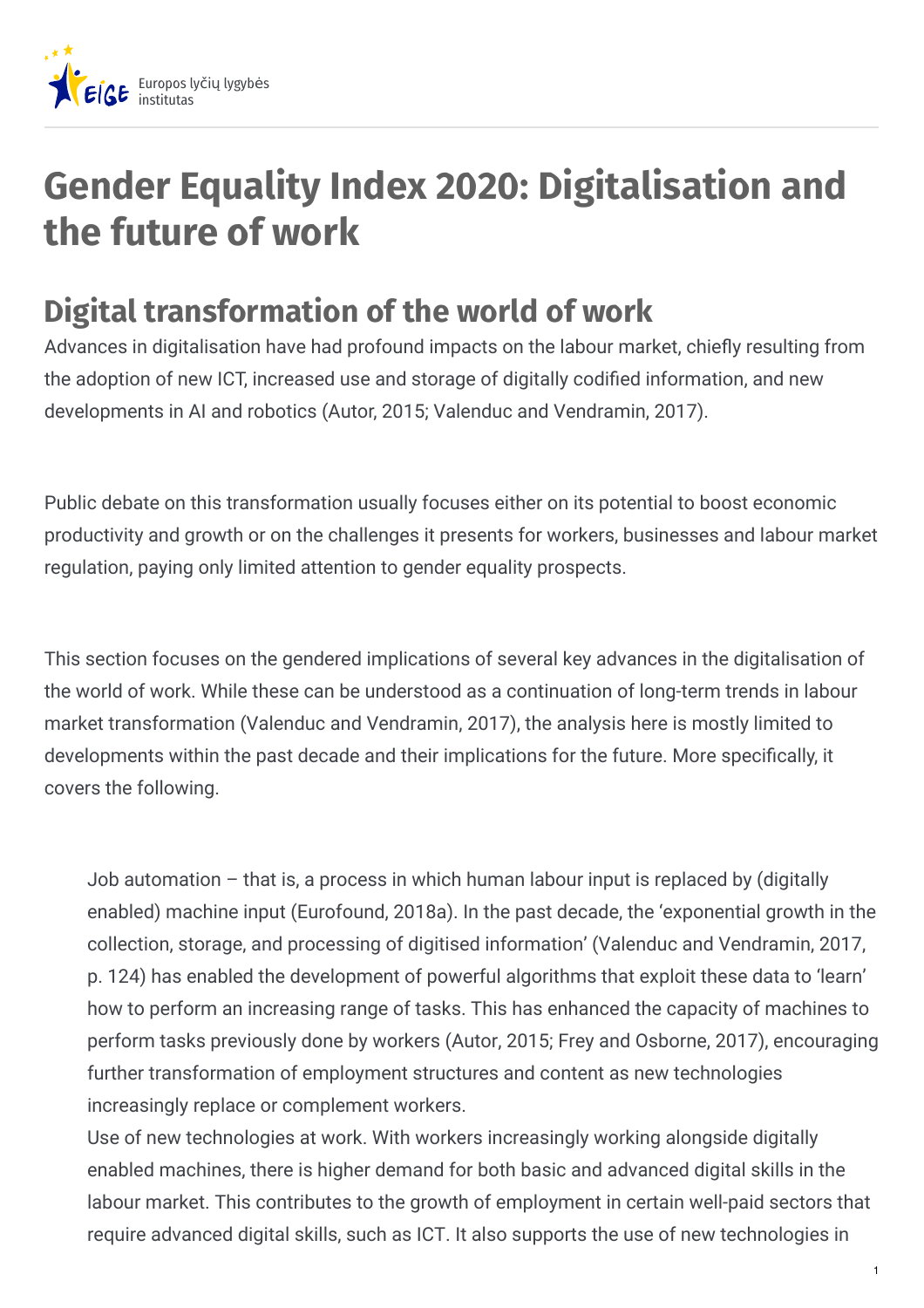other sectors, often resulting in transformation of work practices, conditions and quality. Greater flexibility of work. The spread of portable devices (e.g. computers, tablets and smartphones) and improvements in internet connectivity and infrastructure have enabled increasing amounts of work to be carried out at various places and times. This allows (and sometimes obliges) people to work 'anytime, anywhere' (Eurofound and ILO, 2017). New forms of work. The remote working enabled by ICT has contributed to an increasing amount of work being contracted out (Howcroft and Rubery, 2018; Piasna and Drahokoupil, 2017), with new contracting practices emerging in the context of platform work.

Within the EU policy framework, the digital transformation of work is addressed under the European Pillar of Social Rights, which endorses the principles of fair working conditions, access to social protection and gender equality. Although the Pillar underlines the importance of supporting emerging business models, innovative forms of work, entrepreneurship and self-employment, support for such new business models should entail quality working conditions and equal treatment of workers irrespective of the type of employment relationship.

In 2018, the European Commission set up a high-level expert group to look at the process of the digital transformation of the EU labour market, provide analysis and explore policy options. To date, much of the gender equality focus has been on the gender segregation of some key sectors linked to digitalisation, such as ICT and STEM, notably in the context of the recent WiD declaration.

When it comes to platform work, this is part of the EU's single market strategy and also part of the digital strategy. In its communication on the European agenda for the collaborative economy (June 2016), the Commission provided guidance for Member States on the application of existing EU rules to the platform economy, including fair working conditions, and adequate and sustainable consumer and social protection.

More recently, the President of the European Commission stated that she 'will look at ways of improving the labour conditions of platform workers' (von der Leyen, 2019). Platform work will be covered by the preparations for the Digital Services Act<sup>[1]</sup>, which should upgrade the liability and safety rules for digital platforms, services and products, and complete the digital single market.